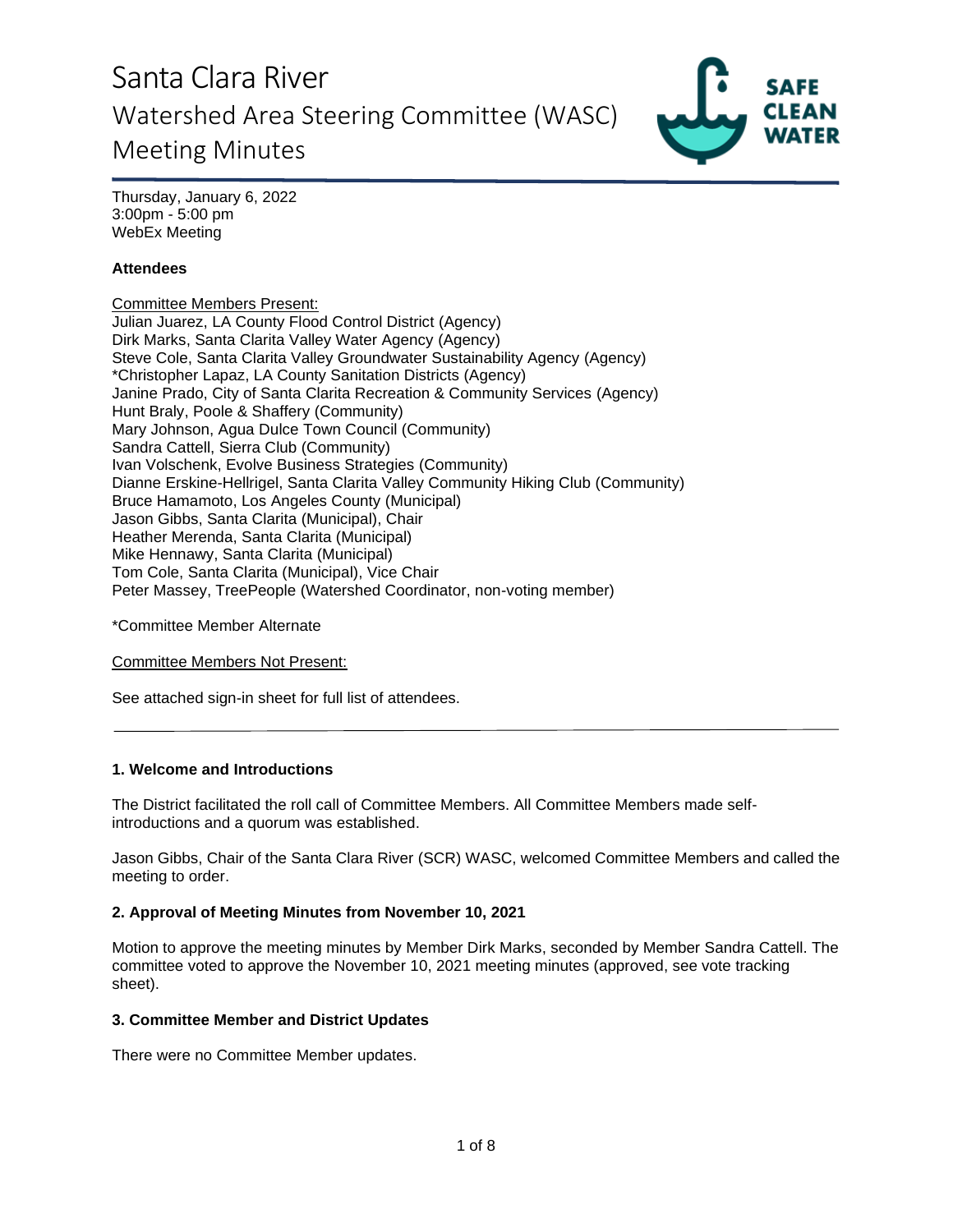

District Staff provided an update:

- Funds transfer agreements for round 1 and 2 being processed. Project proponents should supply the District with requested information.
- The Scoring Committee finished scoring SCR WASC projects on November 22. The Pico Canyon Park Infrastructure Project scored 65 points.
- The Stormwater Investment Planning (SIP) tool data has been updated for WASC review. Please review the live beta version and provide feedback as needed.
- The Board of Supervisors voted on December 21, 2021 to continue meeting virtually, acting under the authority of Assembly Bill 361 which authorizes public committees to meet without complying with all the teleconferencing requirements of the Brown Act when the situation warrants it. The Board is reviewing every 30 days and will act to cover all the commissions and committees under their authority.
- Under the Municipal Program, Annual Plans are due April 1 to the Safe, Clean Water Program (SCWP). Annual Plans are required to receive the Municipal Program revenue.
- Claims for the [Low-Income Senior-Owned Special Parcel Tax Exemption](https://safecleanwaterla.org/wp-content/uploads/2021/06/Low-Income-Senior-Owned-Parcel-Application-20210621.pdf) and [general income](https://safecleanwaterla.org/wp-content/uploads/2021/06/General-Income-Based-Tax-Reduction-Application-20210607.pdf)[based tax reduction](https://safecleanwaterla.org/wp-content/uploads/2021/06/General-Income-Based-Tax-Reduction-Application-20210607.pdf) are due May 1, 2022. More information can be found on the [Safe, Clean](https://safecleanwaterla.org/resources/tools/)  [Water Program website](https://safecleanwaterla.org/resources/tools/)

## **4. Watershed Coordinator Updates**

## **a. Watershed Coordinator Quarterly Report**

Watershed Coordinator Peter Massey (TreePeople) provided an overview of the accomplishments and work completed in the past six months as well as a snapshot of what is planned for the next six months. In the past six months, the Watershed Coordinator has:

- Developed the Strategic Outreach and Engagement Plan.
- Identified and developed community-based project ideas.
- Connected community members, applicants, and public agencies around project ideas and needs.
- Coordinated with the WaterTalks Program about potential projects in underserved communities.
- Met with the City of Santa Clarita and LA County Public Works regarding projects already underway or intended for submittal to the SCWP.
- Built an inventory of potential projects and visited multiple potential sites.
- Conducted outreach to identify parties that may be interested in connecting with community needs and SCWP projects.
- Facilitated the effort to address community concerns regarding the pathogen study.
- Conducted outreach to elected officials to build relationships with field representatives.
- Met with multiple institutions and organizations with the goal of developing community partnerships
- Met monthly with other Watershed Coordinators to learn from each other, improve knowledge and skills, and leverage efforts to avoid duplication.
- Worked with the North Santa Monica Bay Watershed Area to develop a native plants toolkit to distribute to homeowners to encourage water conservation.
- Connected residents to community meetings for the County Water Plan being developed and the County Parks Needs Assessment.
- Attended the River Rally and met with over 200 members of the community, conducted at least 30 surveys on water-related issues, educated the community on how water moves through the watershed, and initiated contact with eight new interested parties.
- Identified areas of flooding concerns.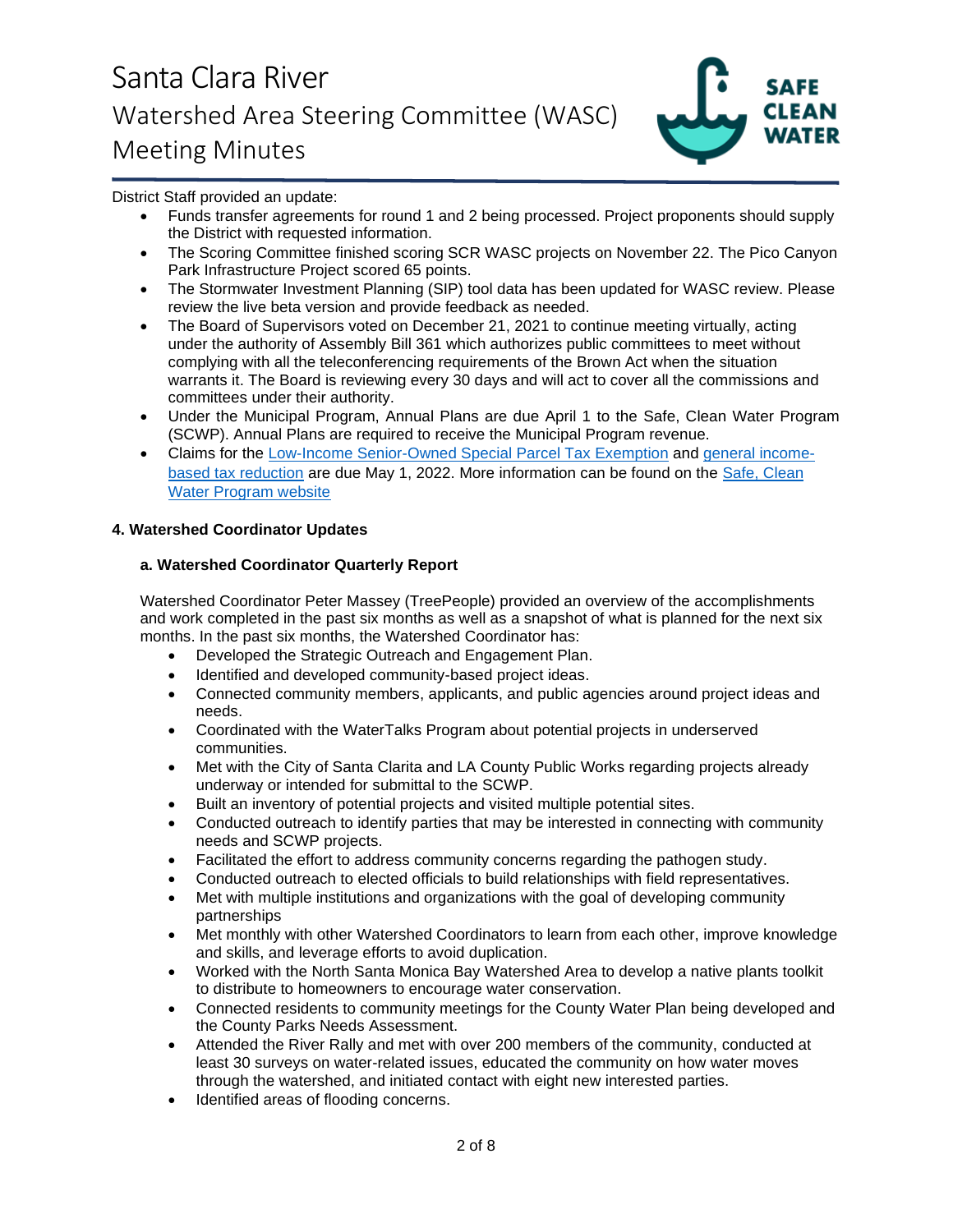

- Engaged RV communities.
- Provided guidance to LA County Public Works on how to use community needs information when preparing public presentations on projects.

Next steps include:

- Developing project funding applications.
- Continuing to build network.
- Attending public events.
- Tracking Tribal needs assessment conducted by WaterTalks.

### **b. New updates**

No additional updates were provided.

### **5. Ex Parte Communication Disclosures**

No ex parte communications were disclosed.

### **6. Public Comment Period**

Josafat Flores (LA County Public Works) submitted a comment card in response to questions from members of the Committee related to the Pico Canyon Stormwater Improvements Project. Flores' comment card is posted on the SCWP website.

Lynne Plambeck (Santa Clarita Organization for Planning and the Environment) expressed concern over the Pico Canyon Project, particularly at the Open Space Park. Plambeck is concerned that construction might negatively affect oak trees in the park. That area is the site of the Old Glory Pico Oak and Plambeck wants to ensure a CEQA document will be prepared before funding is awarded.

Sarai Jimenez (Our Water LA) posted a comment card expressing support for the renewal of TreePeople as Watershed Coordinator for the next term.

### **7. Discussion Items**

### **a. Selection of SCR Watershed Coordinator for next term**

District staff discussed the process for renewing or replacing the Watershed Coordinator for another term.

Member Cattell expressed support for renewing the contract with Watershed Coordinator Massey and Tree People. Member Cattell stated that Watershed Coordinator Massey and TreePeople have done an excellent job of engaging the community and answering questions from the WASC. The Member wholeheartedly endorses reselection. Member Cattell requested clarification about whether the Watershed Coordinator's one-year term begins at their start date, the fiscal year, or the calendar year. The District replied that the term begins when the notice to proceed is issued.

The District requested moving Agenda Item 9 to this point in the meeting, so that Watershed Coordinator Massey can return to the call and provide input for Agenda Items 7b and 7c.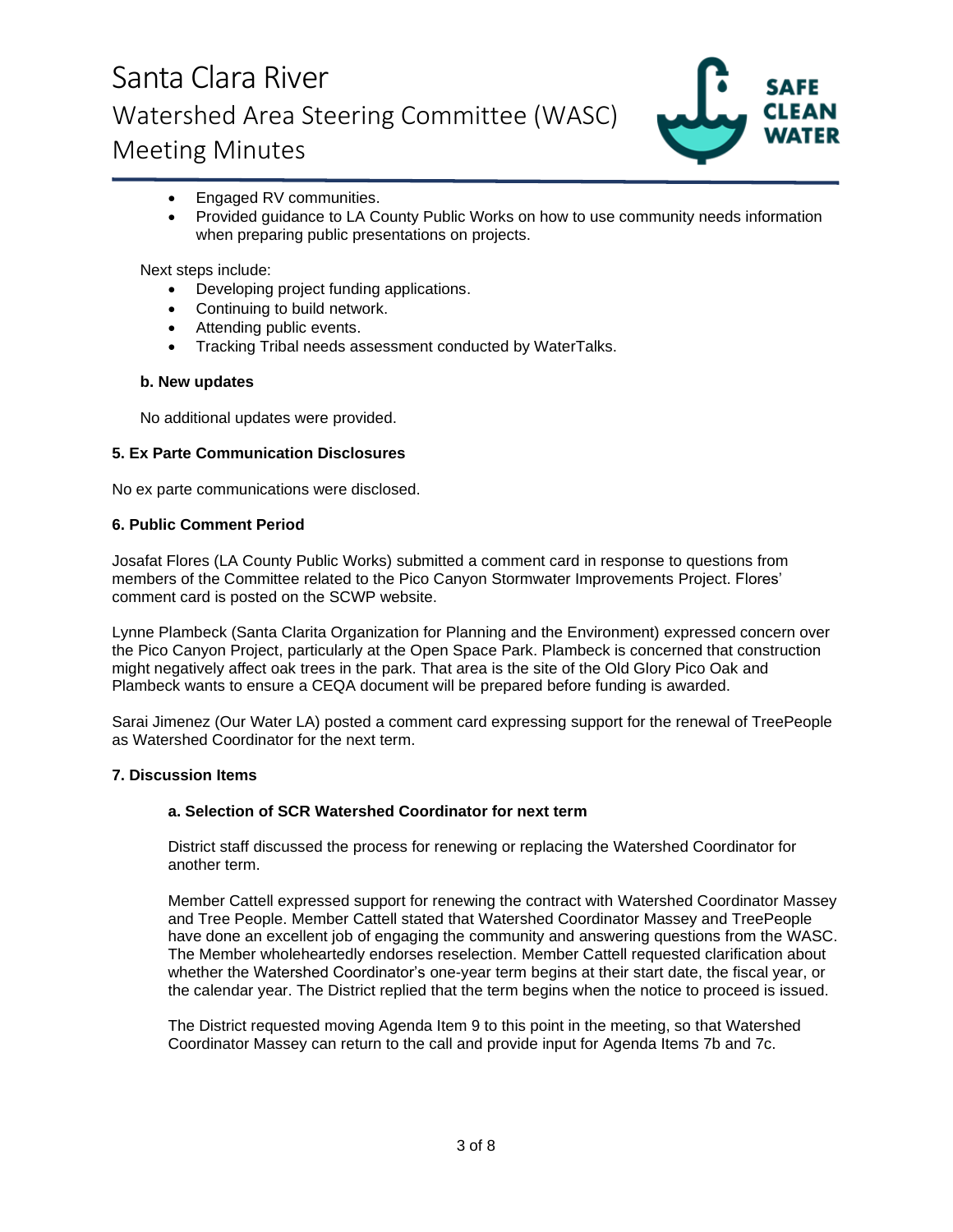

Member Hunt Braly suggested that voting items should be voted on directly following the discussion item rather than putting off the vote for a later time. Member Braly motioned to vote. Agenda Item 8 has been moved up as well, to accommodate public comments before voting.

## **8. Public Comment Period (moved up on agenda)**

Member Mary Johnson expressed support for Watershed Coordinator Massey, stating that Watershed Coordinator Massey has been very responsive and jumped right into the role, before even being formally selected as Watershed Coordinator.

Member Diane Hellrigel mentioned that their time spent in the field with Watershed Coordinator Massey has been fantastic and they have both learned a lot from it.

Public Member Jacqueline Ayer echoed Member Johnson's comments and added that they are happy with Watershed Coordinator Massey and TreePeople's outreach to the communities in the watershed. Public Member Ayer expressed satisfaction with Watershed Coordinator Massey's efforts and requested the Committee renew their contract.

Plambeck expressed support for Watershed Coordinator Massey, adding that they have worked together for approximately two decades and Watershed Coordinator Massey is a good pick for the project.

## **9. Voting Items (moved up on agenda)**

### **a. Reselect the current SCR Watershed Coordinator for the next term**

Member Braly motioned to renew Watershed Coordinator Massey's contract. The motion was seconded by Member Hellrigel.

The WASC voted to reselect Peter Massey as the Watershed Coordinator for another year. The WASC invited Watershed Coordinator Massey to rejoin the meeting.

### **7. Discussion Items (continued)**

### **b. Regional Program Quarterly Reporting Summary (continuation of Agenda item #7) i. Quarter 3 (January-March) and Quarter 4 (April-June)**

District staff provided an overview of the new Regional Program Quarterly Report Summary and asked for feedback from the WASC on how it could be improved. The summary is intended to provide a big picture overview to aid committee members in making determinations on the SIP and how to fund or not fund the SIP for future rounds. Project developers may be invited to future meetings to address any concerns.

Member Cattell would like to see an update on how the funds have been used, specifically for Newhall Park, and if there has been any community outreach. The WASC had asked to be invited to any community outreach events and to this point, they haven't heard anything. Member Cattell also asked if there is wiggle room for project modification, should they receive feedback from the community. District staff stated that scope modification does not include addition of scope, but modification of scope that has already been proposed. Adding items would affect funding, but updates on what has happened as well as any community outreach can be added to the summary.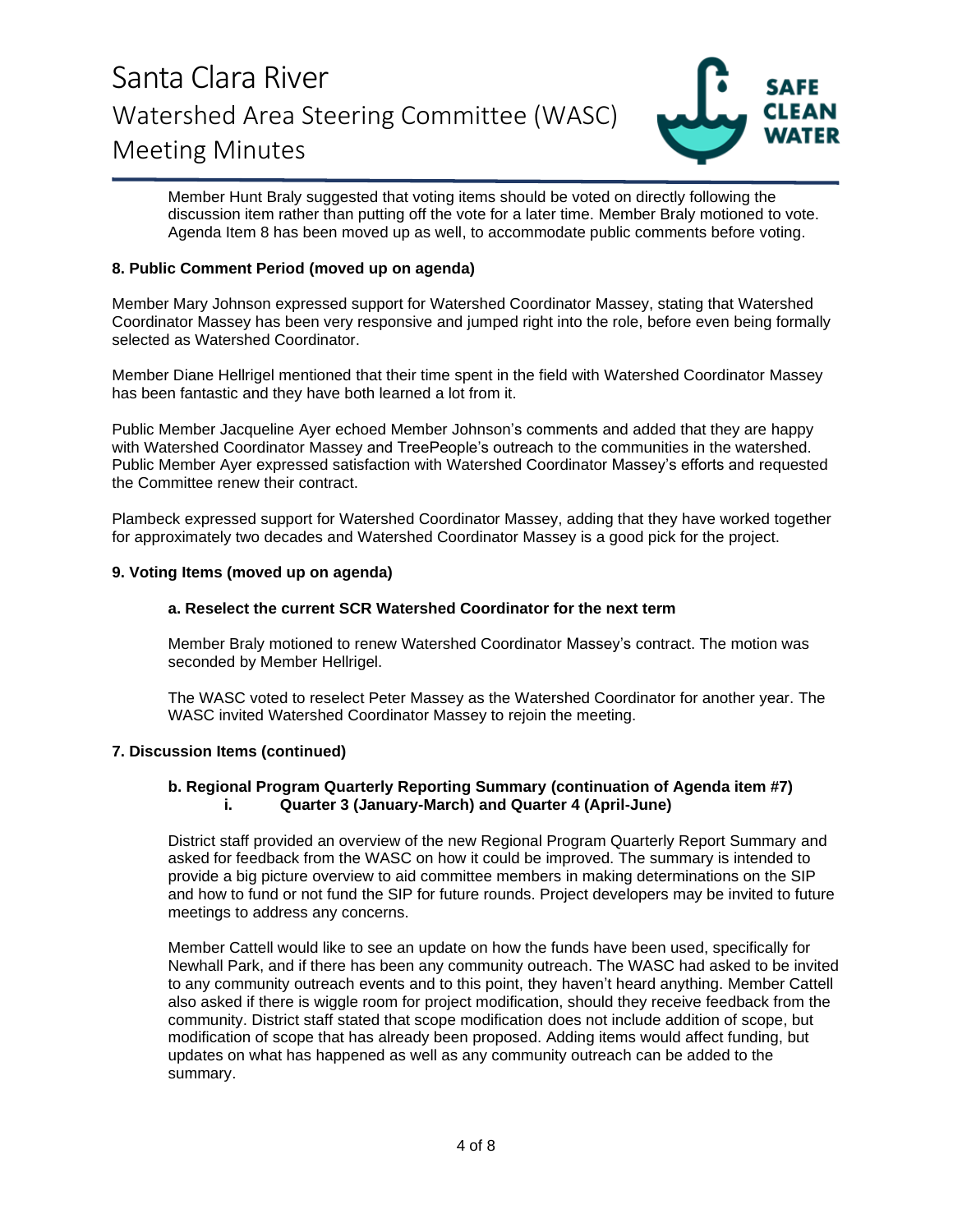

Chair Gibbs noted that funding for projects is usually planned out years in advance for the SIP. Chair Gibbs asked if the WASC must allocate the money that was planned out years ahead for the SIP. District staff answered that technically the WASC does not have to allocate those funds. If the WASC wants to change the project, it's important to be able to review those changes and decide what is best for the watershed. Member Johnson mentioned that updates are important because the projects are long term, and it is good to be able to review issues that have arisen or may arise in the future.

Chair Gibbs noted that a red activity concern indicates a change from the original proposal. Chair Gibbs asked for clarification about the specific activity concern. Project developer Darin Seegmiller shared that there have been delays in receipt of funds from the County and the activity concern is reflective of the impact this delay has had on the project's timeline. Seegmiller clarified that although the delay looks like an issue on the report summary, it is not truly significant.

Member Cattell requested additional information about why the project hasn't engaged the community yet, noting that usually projects conduct community engagement before coming to the WASC. Seegmiller shared that they want to have the project lined up before asking for community support and expressed their desire to produce a park design that will be supported by the community. Member Cattell reiterated that as the ultimate judge of the project, the community needs to be afforded the opportunity to provide input. Member Cattell suggested that the new parking area and adjacent older parking area present a good opportunity to be converted to permeable pavement parking areas. Seegmiller wants to finalize the scope better with the type of things Member Cattell is describing, especially the elements that will enhance the park's usability. Member Cattell also expressed an interest in ensuring the project receives input from those who use the park, not just those that live adjacent to the park.

Mike Antos (Stantec) asked the WASC for guidance on the level of detail they would like to see shared about the quarterly reports, moving forward.

Member Steve Cole followed up on the activity concern issue, asking who checks the activity concern box. The Member also noted that it is unclear what "Sum of Funding Projected" means. District staff responded that the "Sum of Funding Projected" is the total amount of funding requested by the project applicant. "Sum of Funds Awarded to Date" is the amount the project has been awarded to date.

Chair Gibbs noted that the Summary does not break down how much funding was awarded in a given year or whether the amount matches the anticipation or not. Chair Gibbs suggested adding additional columns to indicate the amount of funding awarded each year. That information would be of use in the event that one of the projects is delayed because of another's needs. Moving forward, it would be useful to know who and why an activity concern has been triggered, so that an update can be provided in the agenda rather than necessitating follow-up via future meetings.

### **c. Summary of projects and studies submitted for Santa Clara River WASC for Consideration [\(SCW Portal\)](https://portal.safecleanwaterla.org/scw-reporting/map)**

District staff provided a tutorial on how to use the SIP tool which allows users to view budgets for a selected year or project, as well as budget projections.

Plambeck asked if quarterly reports or the SIP tool will be made publicly accessible. District staff responded that the SIP tool is available on the SCWP webpage and the quarterly report summaries will be uploaded as well. The link to the portal is on located under the resources tab, not the specific WASC page. The link to the portal is also posted to the agenda.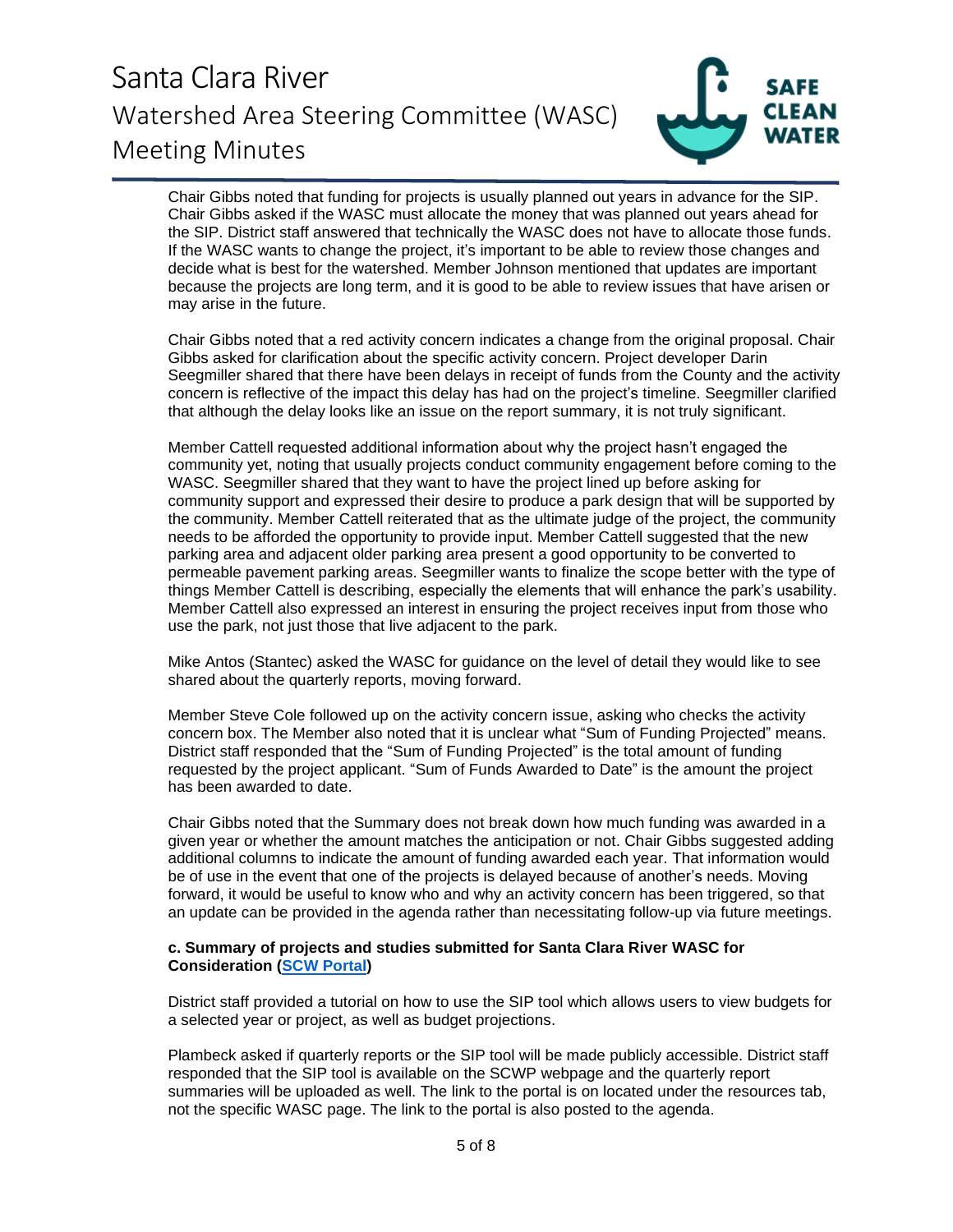

## **8. Public Comment Period (added to agenda)**

There were no additional public comments.

### **10. Items for Next Agenda**

The next meeting is scheduled for Thursday, February 3, 2022, 3:00 PM – 5:00 PM. See the SCWP website for details.

### **a. Approve the final Fiscal Year 2022-2023 Stormwater Investment Plan funding recommendations for the SCR Watershed Area and approve submission to the Regional Oversight Committee for review**

Member Cattell asked LA Public Works to justify how they chose the specific locations for the Pico Canyon infiltration projects when there are plenty of alternative locations with similar soils. The Member asked about where the bacteria is coming from and whether there are other pollutants of concern, suggesting that the pollutants could potentially be managed through outreach to the neighborhood about their pollutant use and its impact on local waters. The Member inquired as to whether it may be feasible to combine the two Pico Canyon projects.

Flores (LA County Public Works) responded to Member Cattell, stating that different components were evaluated during the project's development, one of which was a Reasonable Assurance Analysis (RAA). The RAA used various models to determine the full scope of what would be needed to meet water quality objectives. The modeling system analyzed the upper SCR Watershed Area for cost effectiveness, water quality improvements and hydrology, nearby rain gauges, land use, and other existing data. This information informed the selection of the control measures and communities/locations proposed.

There is a major development upstream of the two parks, which have major drainage systems that generate pollutants. The project developer anticipates project will primarily address the bacteria TMDL exceedances, however, trash, metals, and toxins will also be addressed.

Member Bruce Hamamoto shared that the determining factors in selecting project sites were: (1) the presence of a nearby developed area that generated pollutants and (2) an existing drainage system that funnels runoff to a publicly owned land parcel. (Member Hamamoto noted that land acquisition is costly and may be seen as unfavorable to the public.) Based on those factors, the two Pico sites were selected. This determination is supported by findings from the WMMS modeling system available through the Flood Control District.

Member Cattell asked for clarification about why the presence of bacteria in this neighborhood is so high and whether management actions could reduce the load. The Member reiterated their question about whether the projects could be connected and combined. Flores responded that an investigation would need to be conducted to determine the source of the bacteria and clarified that other areas with similar developments also have bacterial exceedances, as is verified through monitoring across the watershed. The projects cannot be combined, not only because they are in different watersheds, but because permit requirements require differing levels of pollutant treatment. The projects are also in different stages of development and treat two distinct flows. A pump system would be required to combine the projects, thereby increasing costs significantly.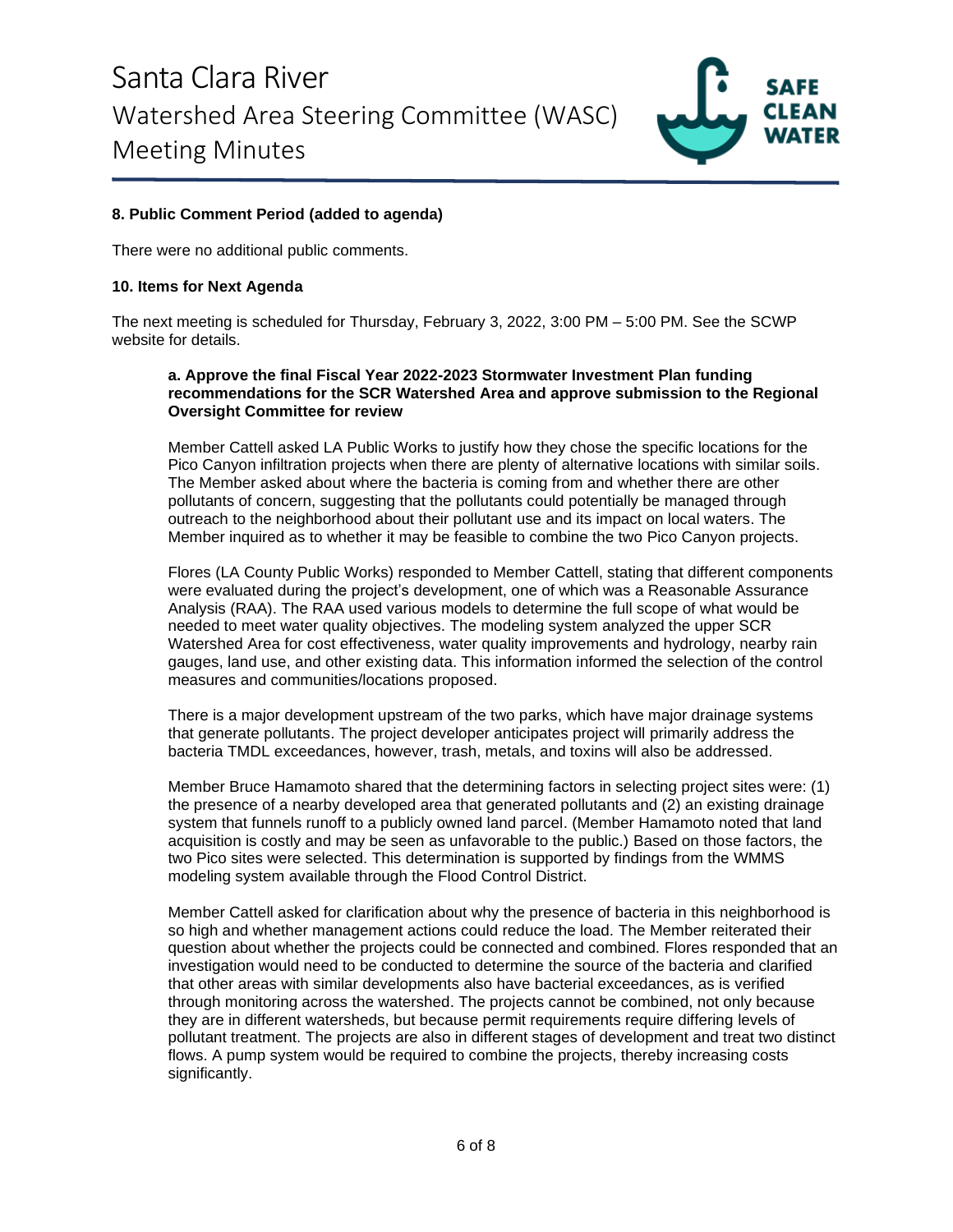

Member Hamamoto noted that since a pump system is not the preferred way to overcome the elevation difference, perhaps a gravity flow system could be pursued. The Member spoke to Plambeck's concerns regarding the Old Glory tree, stating that an arborist study conducted approximately three years ago confirmed there would be no impact to Old Glory or any of the surrounding oak trees.

Antos reminded Member Hamamoto to be conscientious of the seat on the Committee he holds when discussing competitive projects. Antos suggested staff should answer project-related questions.

Member Johnson asked whether any source investigations had been performed to determine the current level of contamination. Flores responded that there is no baseline monitoring for either project. Flores noted that previous projects that included baseline monitoring demonstrated pollutant loads consistent or higher than existing SIP monitoring data. Flores noted that such tests cost between \$50k-100k. Member Johnson reiterated that they do not have any baseline monitoring. Flores clarified that they do have monitoring data from just north of both project locations at two different reaches within the watershed. That data shows pollutant exceedances. The developer is using that data in addition to the model to size and design the treatment systems, as well as previous experiences and results they've obtained from baseline monitoring.

Member Johnson reiterated that the exact contaminants and contamination levels at the location are unknown. Flores confirmed the Member's statement and added that the model has been used for various projects and post construction monitoring efforts. Member Johnson asked for additional details about the modeling system used. Flores explained that the project uses the WMMS 2.0 information system which provides a big picture look at pollutants within a tributary area by pulling information from nearby rain gauges and land use attributes.

Member Johnson expressed concern that without baseline monitoring data or a source investigation, the project may be addressing a nonexistent problem and is therefore difficult to support. Antos prompted Flores to explain the relationship between WMMS and the MS4 permit and how the regulator sets conditions of compliance. Flores conveyed that the RAA indicates potential water quality improvements and WMMS is the system that evaluates different combinations of BMPs that could be used to achieved specific levels of pollution reduction to comply with the permit. The system, therefore, helps prioritize projects and programs that are listed in the implementation plan. Antos added that compliance is determined at both the project site and collectively across all project sites.

Chair Gibbs asked if the Committee Members have any other items to discuss for the next agenda. Member Cattell indicated they would like to revisit this conversation again before voting on the Pico Canyon projects. Member Hamamoto asked if Member Cattell has a specific, new question regarding the project, that could help prepare them for the next meeting. Member Cattell replied they would like time to consider the information presented today.

Public Member Ayer expressed concerned that data obtained from miles upstream could be indicative of the project's capacity to treat pollutants. Ayer questioned whether the project could claim a rate of 80% cleanup without baseline data.

Plambeck requested follow-up information on the arborist study referenced by Member Hamamoto. The Member will send the study to District staff, who will upload and make it publicly available for the next meeting.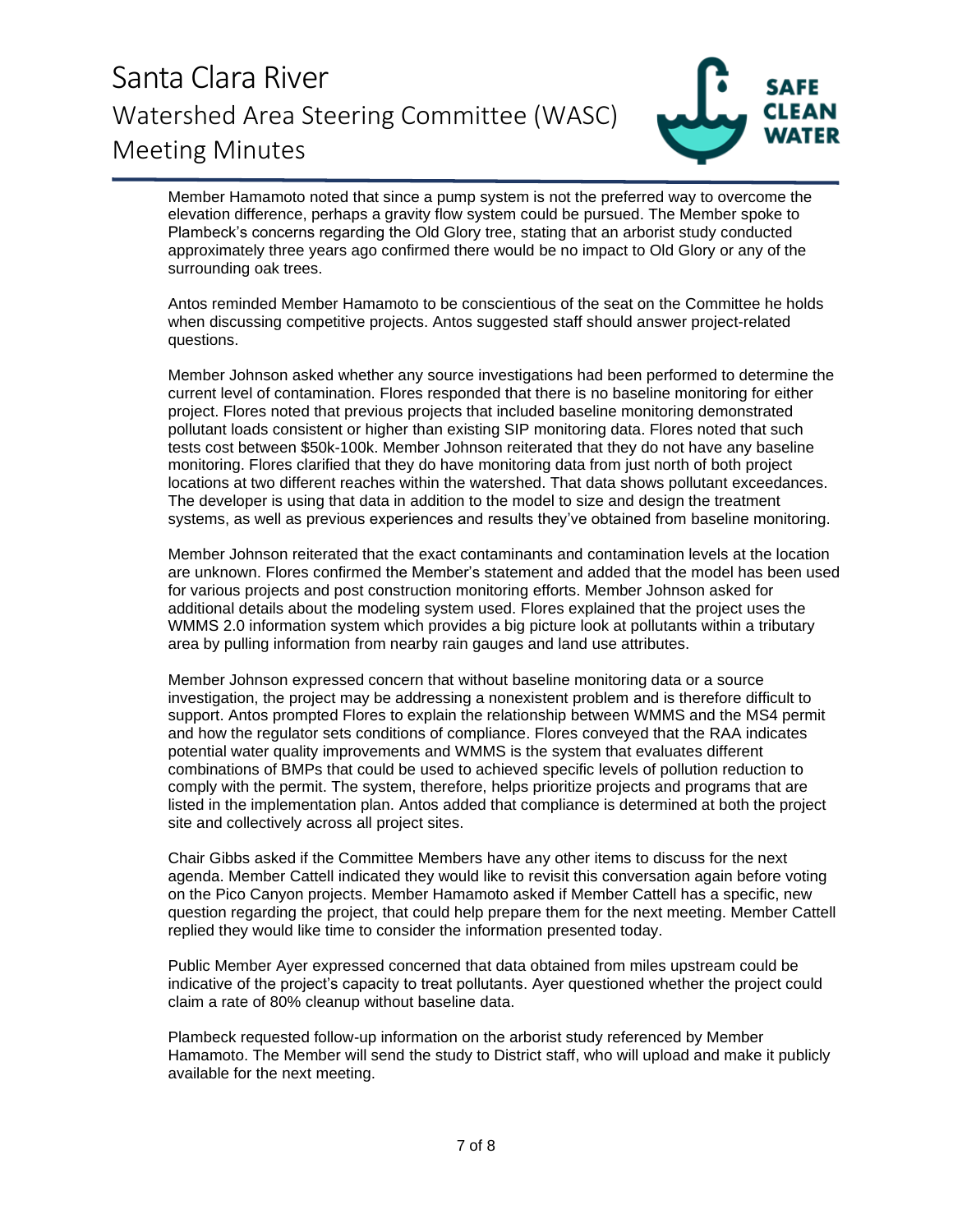

## **11. Adjournment**

Vice Chair Tom Cole motioned to adjourn; Member Cattell seconded the motion. Chair Gibbs thanked the WASC members and the public for their attendance and participation and adjourned the meeting.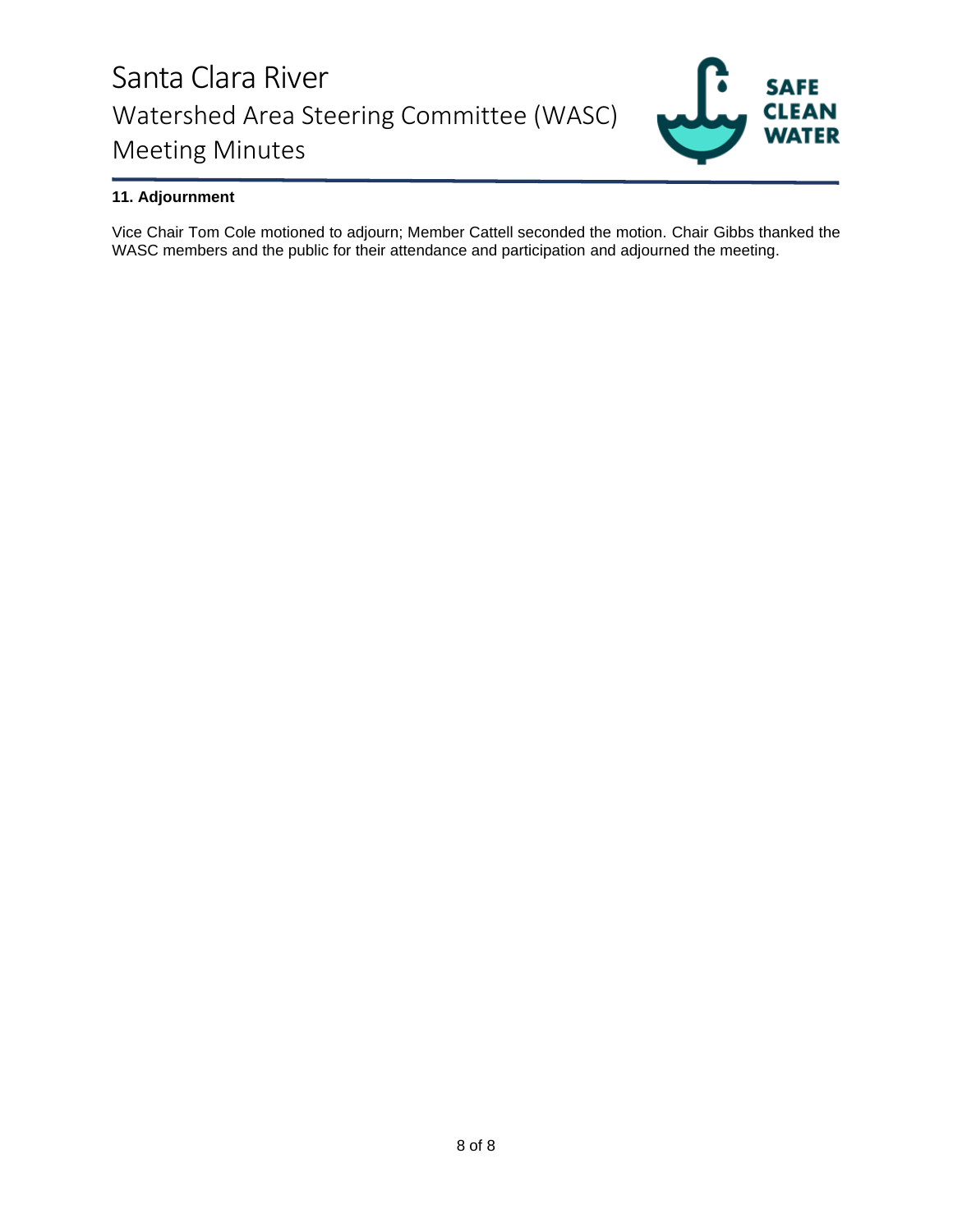| SANTA CLARA RIVER WASC MEETING - JANUARY 6, 2022 |                                                                  |                          |                           |                      |                           |                                                  |                                                                                            |  |  |
|--------------------------------------------------|------------------------------------------------------------------|--------------------------|---------------------------|----------------------|---------------------------|--------------------------------------------------|--------------------------------------------------------------------------------------------|--|--|
|                                                  |                                                                  |                          | <b>Quorum Present</b>     |                      |                           | (see meeting minutes for additional details)     |                                                                                            |  |  |
| <b>Member Type</b>                               | <b>Position</b>                                                  | Member                   | Voting/<br>Present?       | <b>Alternate</b>     | Voting/<br>Present?       | Approve 11-10-<br>2021<br><b>Meeting Minutes</b> | <b>Reselect the</b><br>current SCR<br>Watershed<br><b>Coordinator for</b><br>the next term |  |  |
| Agency                                           | <b>District</b>                                                  | Julian Juarez            | X                         | Ramy Gindi           |                           | Y                                                | Y                                                                                          |  |  |
| Agency                                           | Santa Clarita Valley Water Agency                                | <b>Dirk Marks</b>        | $\pmb{\times}$            | Mike Alvord          |                           | Y                                                | Y                                                                                          |  |  |
| Agency                                           | Santa Clarita Valley<br><b>Groundwater Sustainability Agency</b> | <b>Steve Cole</b>        | x                         | <b>Rick Viergutz</b> |                           |                                                  | Y                                                                                          |  |  |
| Agency                                           | LA County Sanitation Districts                                   | Kristen Ruffell          |                           | Christopher Lapaz    | $\boldsymbol{\mathsf{x}}$ | Α                                                | Y                                                                                          |  |  |
| Agency                                           | Santa Clarita Recreation &<br><b>Community Services</b>          | Janine Prado             | x                         | Amy Seyerle          |                           | Υ                                                | Y                                                                                          |  |  |
| <b>Community Stakeholder</b>                     | Poole & Shaffery                                                 | <b>Hunt Braly</b>        | x                         |                      |                           | Y                                                | Y                                                                                          |  |  |
| <b>Community Stakeholder</b>                     | Agua Dulce Town Council                                          | Mary Johnson             | X                         |                      |                           | Y                                                | Y                                                                                          |  |  |
| Community Stakeholder                            | Santa Clarita Sierra Club                                        | Sandra Cattell           | X                         | Diane Trautman       |                           | Y                                                | Y                                                                                          |  |  |
| Community Stakeholder                            | <b>Evolve Business Strategies</b>                                | Ivan Volschenk           | x                         |                      |                           | A                                                | Y                                                                                          |  |  |
| Community Stakeholder                            | St. Francis Dam Disaster<br>National Memorial Foundation         | Dianne Erskine-Hellrigel | $\boldsymbol{\mathsf{x}}$ | <b>Heidi Webber</b>  |                           | Y                                                | Y                                                                                          |  |  |
| Municipal Members                                | LA County Public Works                                           | <b>Bruce Hamamoto</b>    | $\boldsymbol{\mathsf{x}}$ | Allen Ma             |                           | A                                                | Y                                                                                          |  |  |
| Municipal Members                                | LA County Public Works                                           | <b>Bruce Hamamoto</b>    | x                         | Allen Ma             |                           | Α                                                | Y                                                                                          |  |  |
| <b>Municipal Members</b>                         | LA County Public Works                                           | <b>Bruce Hamamoto</b>    | x                         | Allen Ma             |                           | A                                                | Y                                                                                          |  |  |
| Municipal Members                                | Santa Clarita                                                    | Jason Gibbs              | X                         | Darin Seegmiller     |                           | Y                                                | Y                                                                                          |  |  |
| Municipal Members                                | Santa Clarita                                                    | <b>Heather Merenda</b>   | X                         | <b>Oliver Cramer</b> |                           | Y                                                | Y                                                                                          |  |  |
| Municipal Members                                | Santa Clarita                                                    | Mike Hennawy             | $\pmb{\chi}$              | Jerrid McKenna       |                           | Y                                                | Y                                                                                          |  |  |
| Municipal Members                                | Santa Clarita                                                    | Tom Cole                 | X                         | David Peterson       |                           | Y                                                | Y                                                                                          |  |  |
| Watershed Coordinator                            |                                                                  |                          |                           |                      |                           |                                                  |                                                                                            |  |  |
| <b>Non-Voting Member</b>                         | TreePeople, Inc.                                                 | Peter Massey             | X                         |                      |                           |                                                  |                                                                                            |  |  |
| <b>Total Non-Vacant Seats</b>                    |                                                                  | 17                       |                           |                      | Yes (Y)                   | 11                                               | 17 <sub>2</sub>                                                                            |  |  |
| <b>Total Voting Members Present</b>              |                                                                  | 17                       |                           |                      | No(N)                     | $\overline{0}$                                   | $\overline{0}$                                                                             |  |  |
| Agency                                           |                                                                  | 5 <sup>5</sup>           |                           |                      | Abstain (A)               | 5 <sup>5</sup>                                   | $\overline{0}$                                                                             |  |  |
| <b>Community Stakeholder</b>                     |                                                                  | $\overline{5}$           |                           |                      | Total                     | 16                                               | 17                                                                                         |  |  |
| <b>Municipal Members</b>                         |                                                                  |                          |                           |                      |                           | Approved                                         | Approved                                                                                   |  |  |